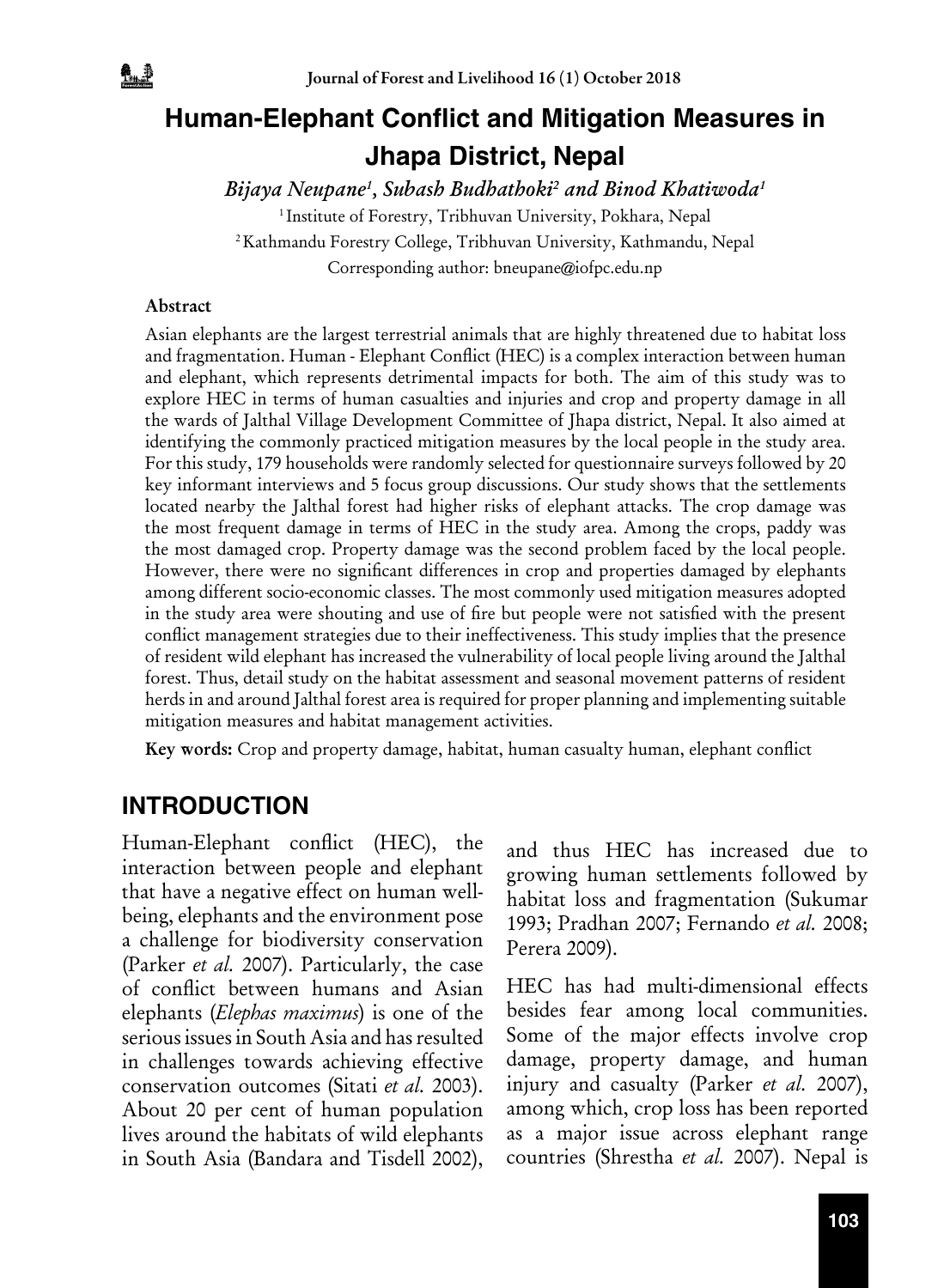not an exception to HEC, where cases of elephant attacks have been reported in the recent years (Neupane *et al.* 2014). The increase in HEC is particularly attributed to the fact that the elephant habitats are gradually encroached by humans affecting their traditional migration routes (Sitati *et al.* 2003). A study by Neupane *et al.* (2017) show that every year about 40 per cent of the total human-wildlife conflict and 70 per cent of wildlife - related human casualties in Nepal have taken place due to elephant attacks. Likewise, another study by Neupane *et al.* (2014) show that despite the relatively lower population of resident wild elephants in Nepal, the average annual human casualties and retaliatory killings are 10 and 2 respectively. Among other areas of Nepal, the eastern lowland of Jhapa district has had higher number of incidents of HEC (Pradhan *et al.* 2011; Ram 2014).

Despite adoption of various mitigation measures, HEC has not been effectively addressed till date in Nepal. The commonly practiced measures have involved relief mechanism for elephant damages by the government, planting alternate crops such as tea, lemon and ginger, building watch towers for crop guarding, digging trenches, installing electric fences, shouting and use of fire (Shrestha *et al.* 2007; Yadav 2007; Neupane *et al.* 2014). The mitigation measures adopted by the local people have been inefficient due to behavior flexibilities of Elephants against the measures (Pradhan *et al.* 2011). Despite the rise in HEC cases in the past few years, effective strategies and guidelines to address the issue are lacking in Nepal. Not much has been done besides the endorsement of the Wildlife Damage Relief Guideline in 2010 so as to control human-wildlife conflict (GoN 2010). Moreover, there is a delay as well as lack

of transparency and systematic procedures regarding disbursements of relief amount for the victims (Dhakal and Thapa 2017).

Wild elephants and their habitats are protected by stringent laws inside the protected areas of Nepal (NPWC 1973) but such type of protection measures are not implemented in the habitats outside protected areas. For instance, the forests outside the protected areas have been handed over to the local communities as community forests, thereby, disturbing the original wildlife habitats by management practices. Though studies have reported the cases of elephant attacks in the region, they have mostly focused on the number of incidents, while assessment of proper mitigation measures and their effectiveness is largely overlooked. This paper therefore assesses the HEC and existing mitigation measures at Jalthal Village Development Committee (VDC) of Jhapa district Nepal in addition to analyzing the effectiveness of various mitigation measures in addressing the issue.

# **Materials and Methods Study Area**

Jalthal VDC is located in Jhapa district in between 26° 31' 0" North, 87° 59' 0" East in lowland Terai of South-Eastern part of Nepal at an altitude between 60 m to 180 m from the sea level (Figure 1). The land use in Jalthal is dominated by agriculture and grassland followed by forest in Jhapa (CBS 2012). Covering 8.55 per cent of the district, Jalthal encompasses 80.34 sq. km out of which forest cover comprises of 78.42 per cent (63 sq. km) of the VDC (Bhattarai 2013). The forest comprises of Sal (*Shorea robusta*) as the dominant tree species with other associates such as *Artocarpus chama, Lagerstroemia*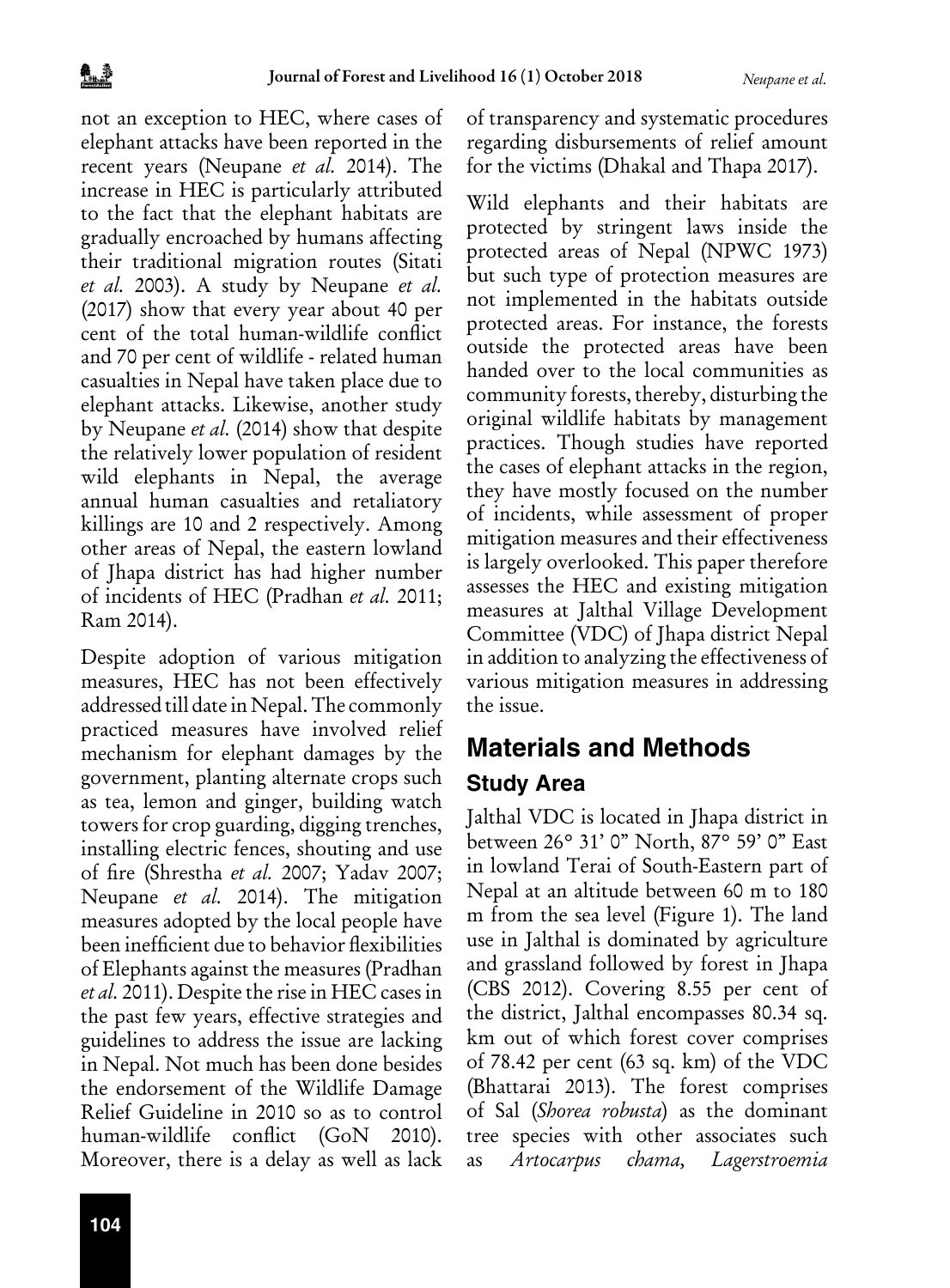*parviflora, Dillenia pentagyna, Terminalia bellerica, T. chebula, and Sizygium cuminii*  among others. Similarly, the wild fauna consists of elephant (*Elephas maximus)*, chital (*Axis axis*), python, rabbit, fox (*Vulpes bengalensis*), monkey, malsapro, khirkhira, gohoro, tortoise, snake, (*Manis*)

pangolin, peacock and different types of birds. Jalthal forest is inhabitated by about 15 resident wild elephants and till date 22 different forest patches have been handed over to the adjoining local communities as community forests (6 Community Forests within Jalthal VDC).



Figure 1: Map of the Study Area

### **Data Collection**

The data for this study was collected during January to March 2017. The study area included all 9 wards of Jalthal VDC (now Haldibari Rural Municipality of Province no. 1 under the new federal

system) (Figure 1). The study area was selected following consultations with local stakeholders such as officers and other employee of District Forest Office, Sector Forest Offices (Jhapa) and Chairperson of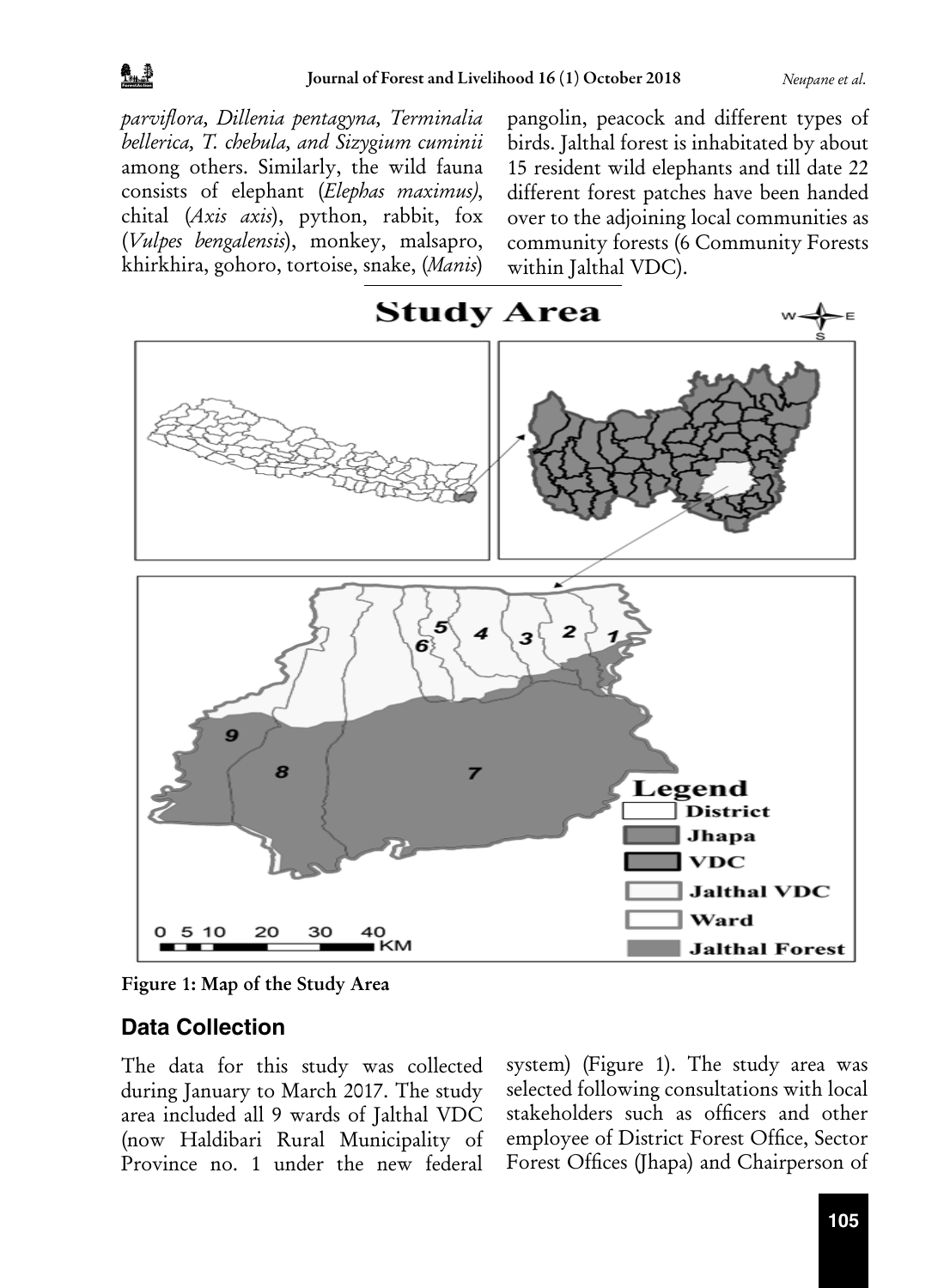community forest user groups (CFUGs). The total population of Jalthal VDC was 13,363 with 2922 households according to the national population census 2011 (CBS 2011). From the official records of the last 5 years, 895 households had filed request for compensation against the damages caused by elephant attack (DFO Jhapa 2016) and altogether 179 households were randomly selected representing affected settlements from each wards for the questionnaire survey (sampling intensity-20%). Similarly, 20 key informant interviews were conducted followed by 5 focus group discussions. Key informants included teachers, Chairperson and executive members of different CFUGs, government employees of the DFO and Sector Forest Offices, farmers and local business people.

The respondents were divided into 4 economic classes based on total land holding sizes of households viz. more than 4 ha, 1 to 4 ha, 0.5 to 1 ha and less than 0.5 ha in  $1^{st}$ ,  $2^{nd}$ ,  $3^{rd}$  and  $4^{th}$  classes respectively. In addition, the ethnicity of respondents was divided into 3 classes viz. Brahmin/Chhetri, indigenous groups (*Gurung, Magar, Tamang, Newar*) and disadvantaged groups. During the field survey, the knowledge above the HEC, its causes, effectiveness of various mitigation measures and possible solutions to the problem were documented. Similarly, members of the CFUGs, teachers, government officers, local leaders, local farmers and students participated in the focus group discussions where issues

pertinent to HEC, its causes, mitigation measures, damages and compensation policies were discussed. In addition, relevant secondary data were collected from official records of DFO, Jhapa.

#### **Data Analysis**

The GPS coordinates of the most sighted areas of wild elephants were taken and mapped on Arc GIS. Data regarding the elephant damages, mitigation measures and people's perception were analysed and interpreted in the form of graphs, charts and tables. Besides, the monetary value of both crop and property loss were tested with two different social dimension of HEC (ethnicity and the economic classes of people) through Pearson's Chi-Square test of independence. The significance of test was set at  $P \le 0.05$  (i.e. 5% level of significance).

# **RESULTS Hotspot Mapping**

Figure 2 shows the map of Jalthal VDC indicating the sites where elephants were mostly sighted by the local people. The results show that elephants were mostly sighted in the areas close to the forest. This was the case in almost all nine wards, where incidents of elephant encroachment outside of the forest was slightly more in wards one and two. This risk of elephant attacks and damages to the property was higher in areas adjacent to the forest compared to those further away.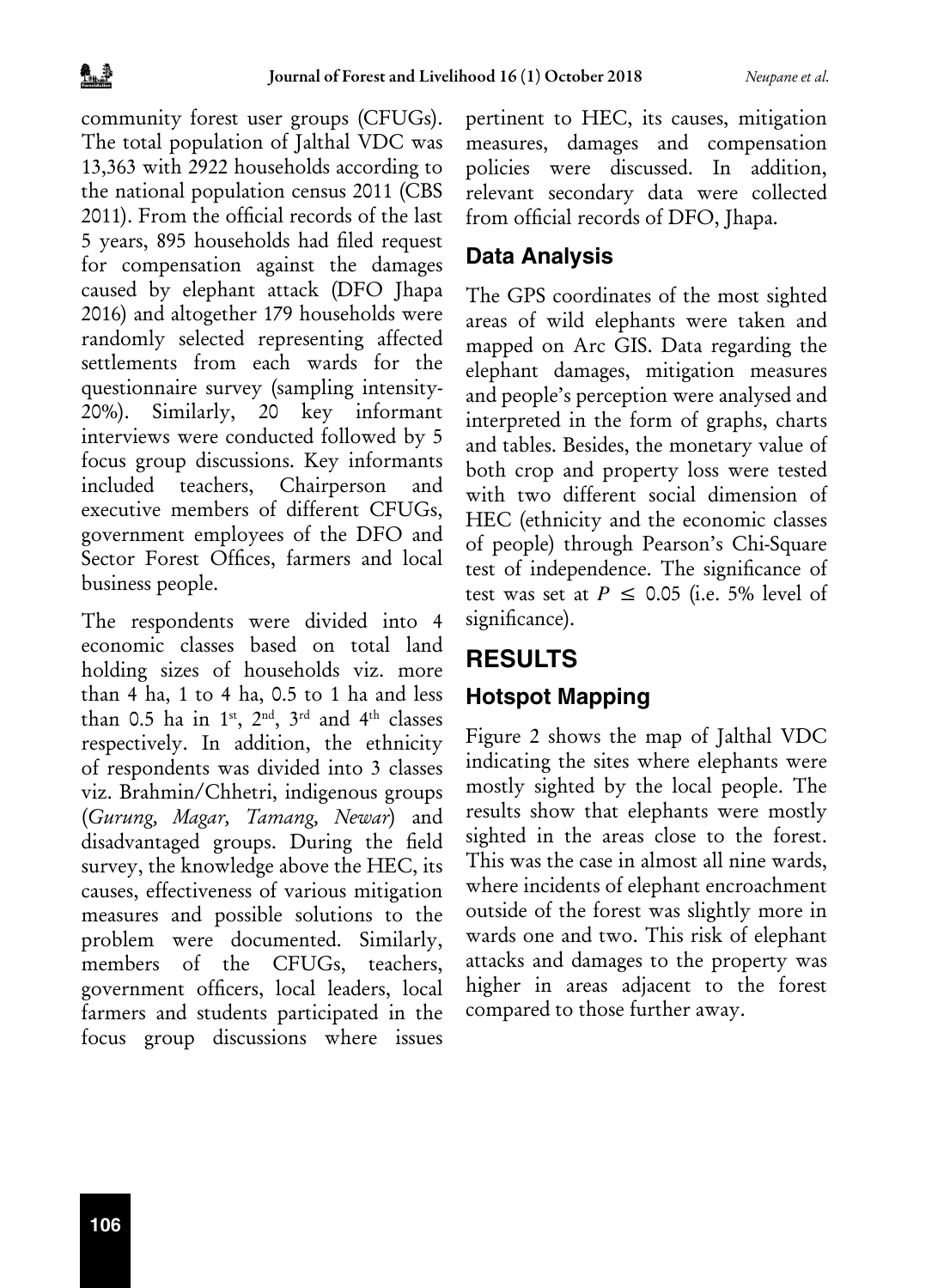

Figure 2: Map of Jalthal VDC Showing Presence of Elephant by Direct Observation

### **Crop Damage by Wild Elephants**

Out of the total respondents, around 42 per cent were affected by various scales of crop damage. The highest crop damage was observed in wards 2 and 5, which was followed by wards 7 and 1. Ward 3 had the least crop damage.

Among the mostly raided crop, paddy stood at the top accounting for 57.6 per cent out of the total crop damage, followed by maize, millet and wheat (Figure 3). Paddy damage was highest during the harvesting season in November/December while maize is harvested during July/August.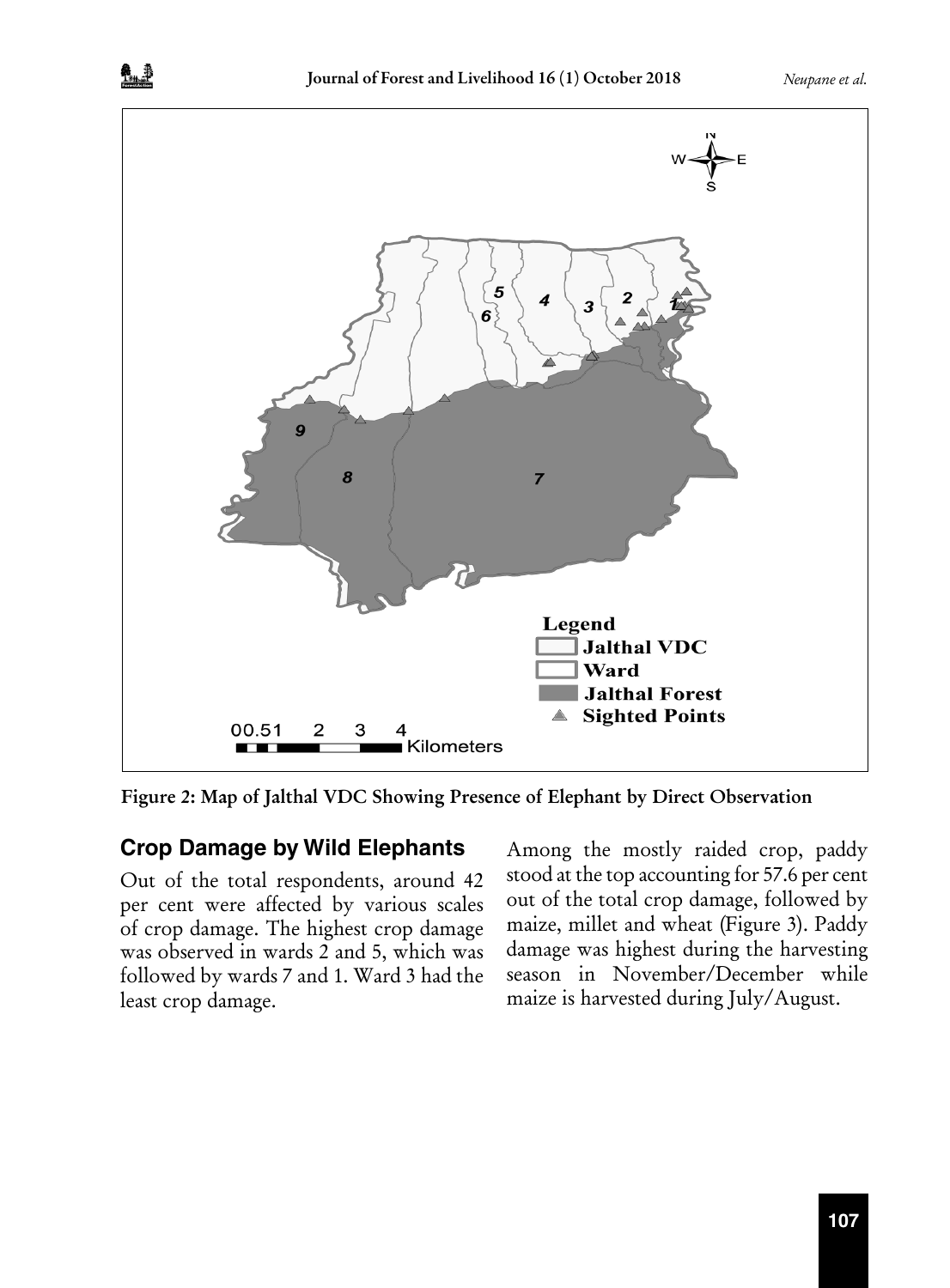

Figure 3: Major Crops Damaged in the Study Area

Out of the total households affected, about 42 per cent reported crop damages from Elephants. People had also experienced crop damages by other wild animals like wild boar, monkey, rabbit and deer. Nevertheless, the damages from these animals were negligible compared to that from elephants and therefore were not recorded for the purpose of this study. Among the total households surveyed, the estimated total monetary value of crop damage amounted to NRs. 27,520 (263.34 USD) in a single year (Table 1), out of which 66 per cent of the total monetary damage was done on paddy crop alone.

| Crop   | Estimated Damage Market price<br>(Kg) | (NRs./Kg) | Total loss<br>(NRs.) | <b>Estimated</b> %<br>of loss |
|--------|---------------------------------------|-----------|----------------------|-------------------------------|
| Paddy  | 722                                   | 25        | 18,050               | 66                            |
| Maize  | 230                                   | 31        | 7,130                | 26                            |
| Millet | 24                                    | 60        | 1,440                | 5                             |
| Wheat  | 30                                    | 30        | 900                  | 3                             |
| Total  |                                       |           | 27,520               | 100                           |

Table 1: Monetary Value of Crop Damages in the Study Households Per Year

Source: Field survey 2017. Note: 1 USD= NRs. 104.50

The chi-square test of independence shows that there were no significant differences among different ethnic groups  $(x_{6,191}^2)$ = 2.933;  $p \ge 0.05$  and among different land holding categories of people  $(x2_{9,191}$  = 14.774;  $p \geq 0.05$  on the monetary value of crop losses by the wild elephants. In other words, there was an equal chance of crop damage by elephants for different socio-economic groups of people.

### **Property Damage**

Damage to properties due to elephant attacks was another issue reported at Jalthal VDC. However, in comparison to crop damage, property damage accounted for 25 per cent of the total respondents at Jalthal. Properties damaged by wild elephants included houses, cattle sheds and fences. Among the damages on fences, majority of them were constructed from bamboo or wood. Moreover, in most of the cases, partial damages to houses were made from the attacks. Cattle sheds and/or fences were both completely and partially damaged by the attacks. Besides, damages on water pipes and furniture also existed.

In terms of the monetary value, the total estimated property damage amounted to NRs. 3,71,000 (3550.24 USD) in a single year, out of which 65 per cent of the total monetary damage was done on houses that amounted to NRs. 2,40,000 (2296.65 USD) (Table 2).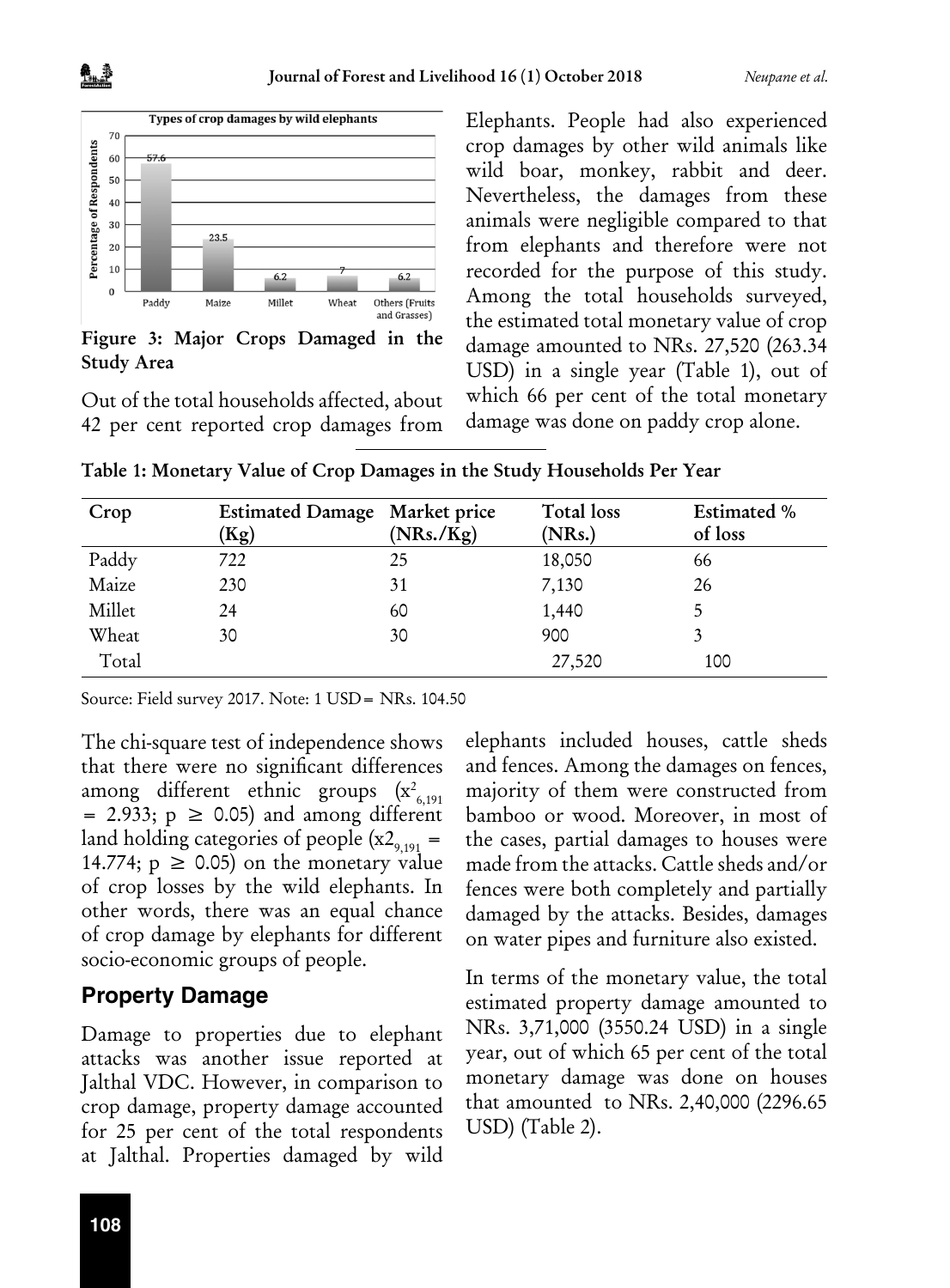| <b>Property Type</b> | <b>Estimated Amount (NRs.)</b> | Estimated % of damage |
|----------------------|--------------------------------|-----------------------|
| House                | 2,40,000                       | 65                    |
| Cattle Sheds         | 60,000                         | 16                    |
| Fence                | 50,000                         | 13                    |
| Others               | 21,000                         | 6                     |
| Total                | 3,71,000                       | 100                   |

Table 2: Monetary Value of Property Damages

Source: Field survey, 2017. *Note: 1 USD= NRs. 104.50*

The chi-square test of independence shows that there were no significant differences among different ethnic groups of people  $(X^2_{8,191} = 4.440; p \ge 0.05)$  and among different land holding categories of people  $(X^2_{12,191} = 7.535; p \ge 0.05)$  in terms of monetary value of property loss by wild elephants. In other words, there was an equal chance of property damages by elephants for different socio-economic groups of people. During the course of this study, there were only two cases of minor injuries due to wild elephant attacks. Nevertheless, the official records at DFO, Jhapa show that there were 32 casualties and 30 serious human injuries as a result of attackd by wild elephants between 2012 and 2017 in other VDCs of the district.

### **Mitigation Measures Adopted**

The people in and around Jalthal VDC adopted various measures to drive away wild elephants. Among the various measures, shouting and use of fire to chase elephants away from the settlements were the most adopted. To avoid elephant attacks, construction of fences around the houses were also carried out. Due to convenience and its effectiveness, shouting and use of fire collectively was the most commonly adopted measure (62 per cent of the respondents) Likewise, only 2 per cent of the respondents constructed electric fences around their homes at their own expense (Figure 4). Besides, use of fire (9%) and shouting (9%) were some of the other measures adopted in Jalthal.



Figure 4: Mitigation Measures Adopted in the Study Area

# **DISCUSSION**

Our study found that the risk of elephant damage was more on the settlements located nearby the Jalthal forest compared to areas further than the forest. Similar findings were recorded in study by Pant *et al.* (2016) which showed that the incidents of elephant damages decreased proportionately with increase in distance from the park boundary in buffer zones of Chitwan National Park and Parsa National P ark. In terms of HEC incidents, crop damage including paddy was more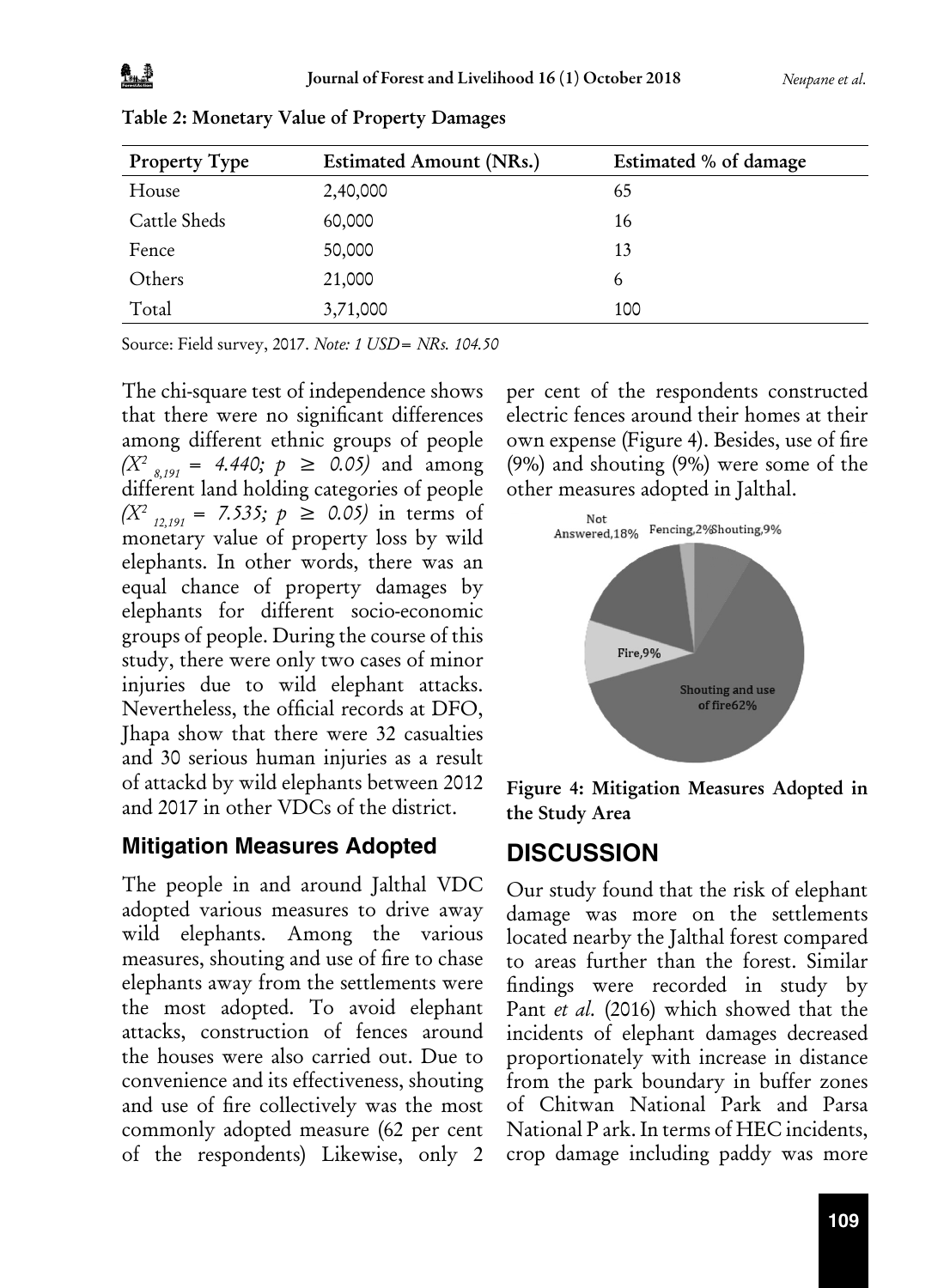frequently recorded in Jalthal area. Another study by Shrestha *et al.* (2007) confirms similar findings in the lowlands showing crop raiding by elephants as the major issue. Similarly, Yadav (2007) also reported HEC as the most common cause of crop damage in eastern Nepal. This follows the pattern of previous studies conducted in other countries. Crop damage was the most common type of HEC incident in Sri Lanka (Campos-Arceiz *et al.* 2009) and the type of HEC incidents followed similar patterns in India (Sukumar 1990), China (Zhang and Ning 2003) and Africa (Hoare 2000; Parker *et al.* 2007).

Among the different crops, paddy was found to be the most damaged crop and occurred often during the harvesting season. Crop raiding is part of elephant's optimal foraging strategy and raiding peaks during specific times of year when paddy becomes more palatable and nutritious as it approaches harvesting (Sukumar 1990). In contrast, property damage and human casualties/injuries were less predictable and tend to take place any time in the year. However, the patterns of different incidents of HEC depend on several factors including individual behavior of the elephants (Parker *et al.* 2007). Storage of grains in houses is a common practice in the rural settings of Nepal and coincidentally, elephant raids in most of the cases happens when rice is stored immediately after harvesting in November/December. Property damage was not found to be common in this study primarily due to the fact that the surveyed houses did not practice storage of grains in their houses. The overall situation concludes that the damage to properties

by elephant attacks can be attributed to several factors including the harvesting season, storage of grains in houses, and choice of crop.

The mitigation measures commonly practiced in the lowlands of Nepal involve use of fire or fire crackers, shouting and beating of drums (Neupane *et al.* 2017). While most of the measures adopted are cost effective and easily available, there are cases where the use of electric fences have been more effective compared to other indigenous techniques to chase elephants away. For instance, in Bahundangi VDC of Jhapa, about 17 km solar-powered fence was installed and this has proven to be highly effective in addressing HEC (Portel 2016). Nevertheless, due to the cost associated with the installation of wires including construction of watch towers, shouting and use of fire have been the most preferred choice by the communities.

The prediction of HEC through analysis of trends in the spatial pattern of elephant movement is difficult (Sitati *et al.* 2003). Nevertheless, in most of the cases, the frequency of HEC is high in areas close or in proximity to the protected areas (DiFonzo 2007). The case of Jalthal is in conformity to the previous findings where the risk of HEC is higher in areas proximate to the forests. However, categorization of forest regimes and the level of risk from HEC was out of the scope of this study. The findings suggests that the prioritization of the mitigation measures in the affected settlements located nearby forest areas should be carried out regardless of the type and management regime of forest.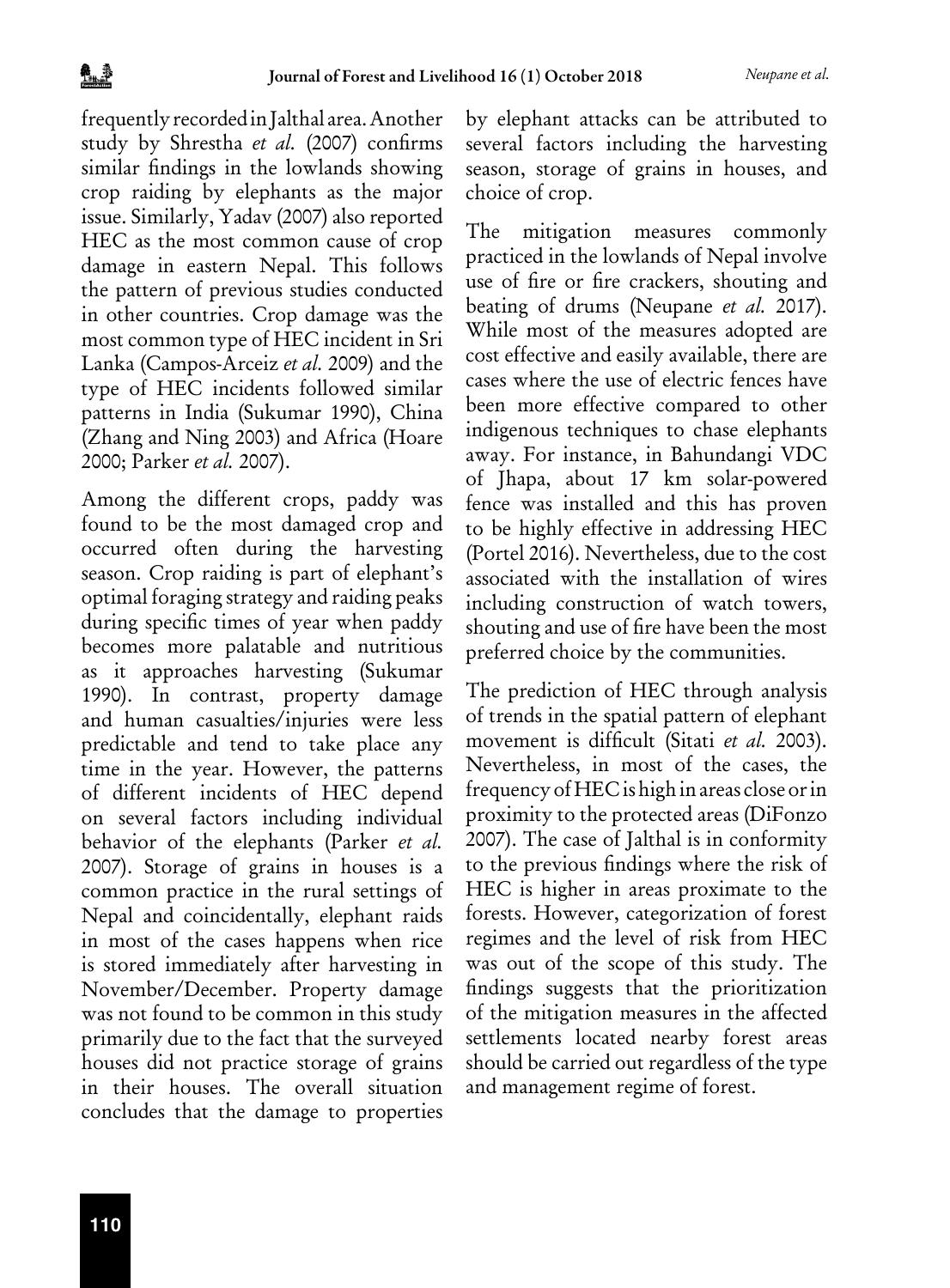# **CONCLUSION**

This paper analysed the various damages caused as a result of HEC and measures to minimize at Jalthal VDC of Jhapa district. The findings show that the settlements in proximity to forest areas are vulnerable to elephants attacks. Although there were no human casualties in Jalthal VDC, crop damage (mainly paddy and maize) was one of the major problems faced by the local people followed by property damage (mainly damage to houses). However, there were no significant differences in monetary value of crop and property damages among different socio-economic categories of people. Though various indigenous techniques like shouting and use of fire was used to drive away elephants, they have not proven to be effective in many cases. Rather, use of electric fences and construction of watch towers were used in other locations, which were rather effective in minimizing elephant attacks.

This demands for further research on elephant habitat and impact of different land use in minimizing HEC. This would provide an opportunity to determine if there are seasonal pattern of elephants' movement, if their movement is influenced by availability of water, and if movement is related to the distribution of types of forest vegetation and floral species. Such information would also enable researchers to evaluate how the elephant population is affected by the availability of forage and water resources. Moreover, this would support the concerned authorities to develop appropriate strategies in the affected areas in order to mitigate HEC. Finally, awareness and capacity building activities on adopting adaptive measures to tackle HEC needs to be targeted to the population living in proximity to forests.

## **ACKNOWLEDGEMENTS**

We are very thankful to Rufford Small Grant Foundation, UK for providing the financial support for this study. Throughout this study, Dr. Santosh Rayamajhi, Dr. Jhamak B. Karki, Dr. Alina Evans, Dr. Thakur Silwal, Mr. Suman Bhattarai, Mr. Rajan Subedi, Mr. Yajna Prasad Timilsina, Mr. Murari Raj Joshi and Mr. Bodhraj Subedi provided generous encouragements, guidance and suggestions. Thanks to the DFO, Jhapa, CFUGs, concerned stakeholders and local people for their assistance during the fieldwork. Mr. Bishowdip Chaudhari. Mr. Sandip Subedi, Mr. Binod Khatiwoda and Mr. Rajeev Uprety and local youths from Jalthal were instrumental in helping to arrange household surveys, group discussions, key informant interviews and consultation meetings with the local people.

### **REFERENCES**

- Bandara, R. and Tisdell, C. 2002. Asian Elephants as Agricultural Pests: Economics of Control and Compensation in Sri Lanka. *Natural Resource Journal*, 42(3): 491–519.
- Bhattarai, K.P. 2013. Biodiversity and Soil Properties of Jalthal Forest, Jhapa, Nepal. Report Submitted to University Grants Commission, Sano Thimi, Bhaktapur.
- Campos-Arceiz, A., Takatsuki, S., Ekanayaka, S.K.K and Hasegawa, T. 2009. The Human Elephant Conflict in Southeastern Sri Lanka: Type of Damage, Seasonal Patterns and Sexual Differences in the Raiding Behavior of Elephants. *Gajah. Journal of the Asian Elephant Specialist Group,* 31: 5-14.
- CBS. 2011. National Population and Housing Census 2011 (Village Development Committee / Municipality). Central Bureau of Statistics, National Planning Commission Secretariat, Government of Nepal, Kathmandu, Nepal.
- CBS. 2012. District Level Detailed Report. Central Bureau of Statistics, National Planning